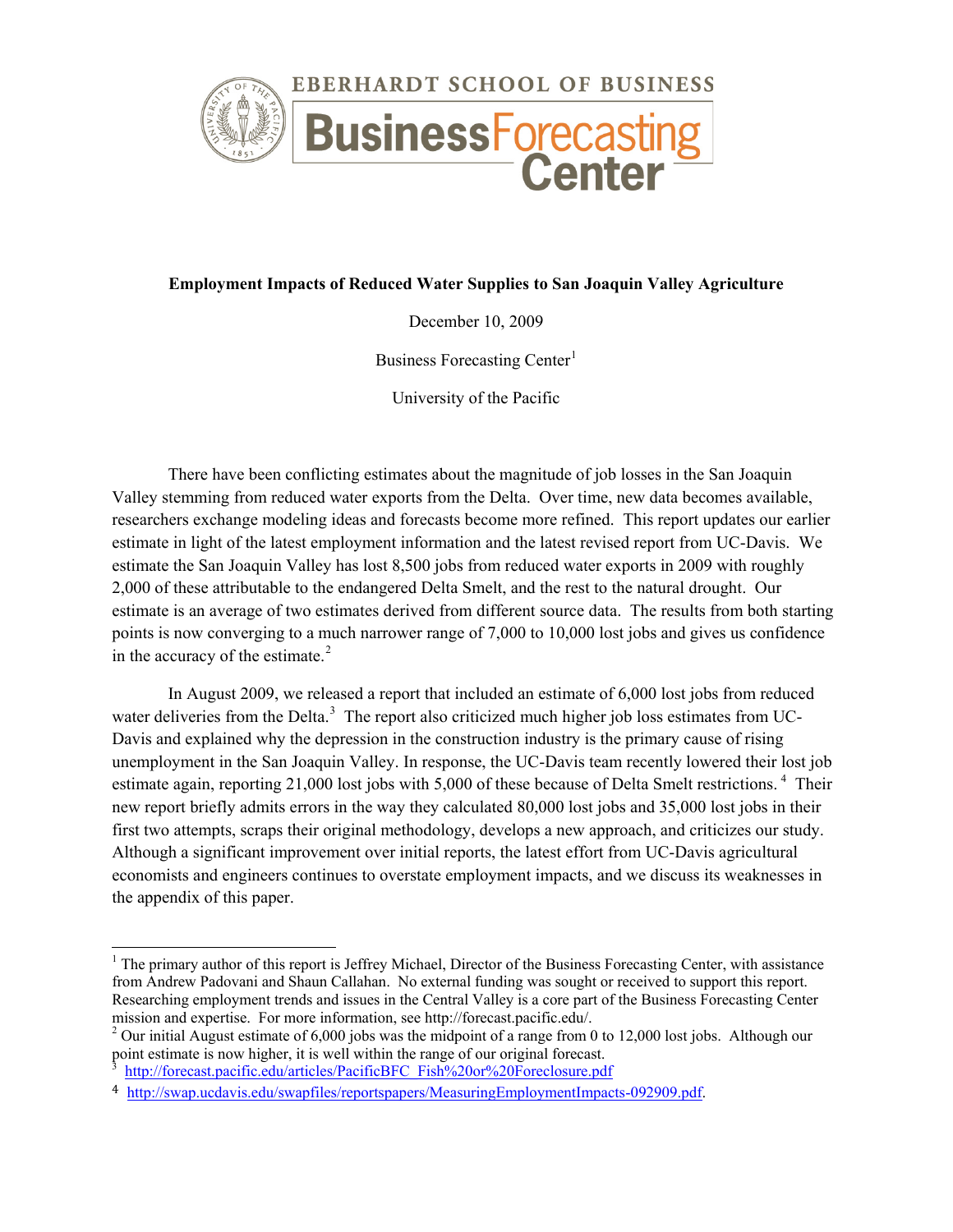## **Methodology**

We use two approaches to estimating the employment effects of drought. In both cases, we use an economic impact model, IMPLAN, to estimate employment multipliers. These include indirect and induced jobs such as those created by the sale of supplies to the agriculture industry and spending on goods and services in the local community that is induced by agricultural income. [5](#page-1-0) We also account for upstream impacts on local food manufacturing such as canneries. The difference in the approaches is the source data we use to drive the model. Our first approach begins with estimates of changes to agricultural production, and our second approach starts with the latest data on changes to direct agricultural employment. Both approaches require assumptions about the economy, and have strengths and weaknesses. In this application, multiple approaches can yield more accurate and transparent estimates, and provide a valuable reality check that helps researchers catch and correct errors. Unless there is sufficient evidence to favor one approach over another, we average the two values to generate the most accurate single estimate.

The first approach we utilize is a demand driven simulation, and it is the only technique used by the UC-Davis team. It uses estimates of reduced crop production from water restrictions to estimate employment loss using an economic impact model. The advantages of this approach include its detail and explicit link to water supply. The disadvantages include a host of unrealistic assumptions required to translate output changes into employment changes that are especially problematic in the agriculture sector. One of the most important assumptions is that jobs are entirely driven by demand from farm producers, and the number of workers freely adjusts to whatever farmers demand. In economic terminology the assumption is known as perfectly elastic labor supply, and in human terms it means that the model views farm workers as being no different than other inputs like seeds, fertilizer and fuel. Academic studies indicate that farm labor supply is actually very inelastic,<sup>[6](#page-1-1)</sup> and the implication is that this approach will likely overestimate the employment effects of output changes. Other problematic assumptions include restricted substitution between labor and other inputs, and that labor markets are in equilibrium at the time water deliveries are reduced.

The second approach is driven by data from the most recent official employment estimates. The benefit of this approach is its grounding in current data and the fact that it reflects both supply and demand effects on the labor market. The disadvantage of this approach is timeliness, less detail in the data, and the possibility that it could underestimate some categories of indirect and induced effects that are more driven by output than farm worker income. Our August report noted that the most recent current payroll data were showing a slight increase in total farm jobs, implying that water shortages were having

<span id="page-1-0"></span><sup>&</sup>lt;sup>5</sup> The most recent UC-Davis study also uses the IMPLAN model, but their model is based on 2006 economic data. Our IMPLAN model uses more recent 2007 data to build the social accounting matrix and multipliers. This

<span id="page-1-1"></span> $6$  Devadoss, S., and Luckstead, J. "Contributions of Immigrant Farmworkers to California Vegetable Production" Journal of Agricultural and Applied Economics, 40(3), December 2008: 879‐894.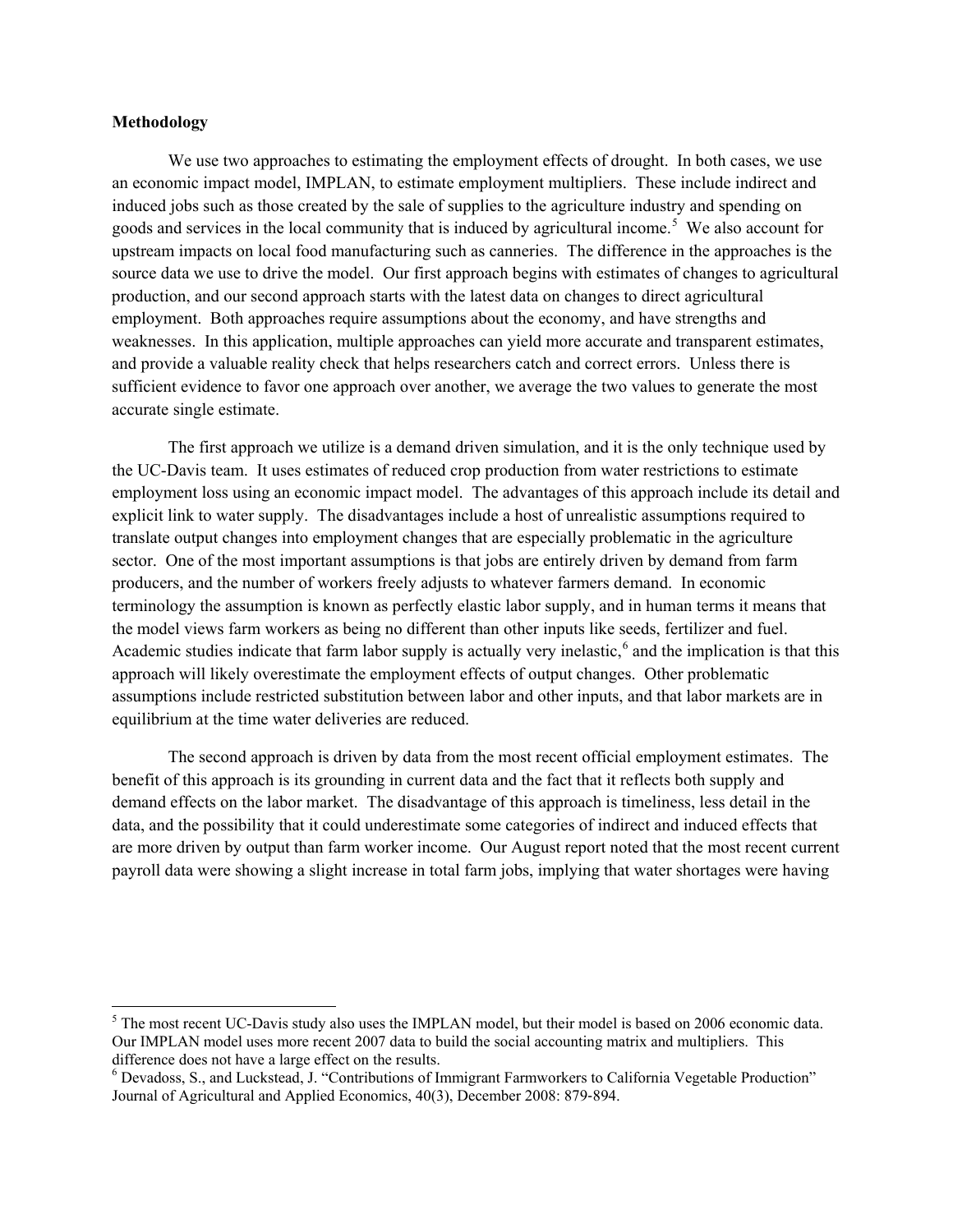little or no net effect on farm employment in the San Joaquin Valley.<sup>[7](#page-2-0)</sup> In this report, we use newly available data that shows a decrease in agricultural jobs to update our estimate.

# **Method 1: Agricultural Output: Labor Demand Only**

As in our August report, we use the UC-Davis midpoint estimate of \$627 million in reduced agricultural output to drive the results. In this report, we make a few adjustments to our earlier estimate by incorporating some of the ideas and information in the September UC-Davis report. First, we have followed the suggestion of the UC-Davis team and adjusted the production functions in the IMPLAN model to increase the use of labor contractors so that it equals the amount of directly hired labor. Second, we have adjusted the distribution of crop losses to equal the UC-Davis ratios, leading to a large reduction in vegetable losses and slightly increased losses across other crop types. [8](#page-2-1) As in our August report, we also account for job losses in the food manufacturing sector that depend directly on these crops as inputs.<sup>[9](#page-2-2)</sup> We did not agree with other assumptions and adjustments made by the UC-Davis researchers to the IMPLAN model, and we discuss those differences in the Appendix.

 Table 1displays the estimated employment effects. The total employment effect of declining farm output is 8,252 jobs and including estimated food manufacturing impacts raises the total to slightly more than 10,000 jobs. Employment losses in the areas classified as farm jobs are 6,400 including 2,923 direct employees of farms and 3,477 indirect jobs, mostly with agricultural labor contractors. As with all impact studies, the employment levels are annual averages. Due to the seasonality of crop production, the employment losses will be larger than these estimates during the peak harvesting season from May to October, and below the average level from November to April.

|                                | Direct                      | Indirect | Induced | Total |
|--------------------------------|-----------------------------|----------|---------|-------|
| Farm Output                    | 2,923                       | 4,178    | 1,151   | 8,252 |
| Food Manufacturing             | 552                         | 920      | 373     | 1,845 |
| <b>Total Employment Effect</b> | 10,097                      |          |         |       |
| Farm Jobs                      | 6,400                       |          |         |       |
|                                | $(63.4\% \text{ of total})$ |          |         |       |
| Farm Employment Multiplier     |                             |          |         |       |

Table 1. Water related employment losses estimated from output changes.

An informal check of the reasonableness of this estimate can be made from estimates of fallowed acres instead of dollar loss in output. As in our August report, we use an average estimate that there were 300,000 more acres of farm land fallowed in the Central Valley than usual this year and a 50 acres per job rule of thumb cited by Westlands Water District officials. This approach yields an estimate of 6,000 lost

<span id="page-2-0"></span> $<sup>7</sup>$  In order to give an economic explanation for this seemingly paradoxical result, our report discussed farm labor</sup> shortages reported by the industry throughout the decade and the evidence that farm employment in recent years is determined by farm labor supply more than farm labor demand.

<span id="page-2-1"></span><sup>&</sup>lt;sup>8</sup> The vegetable share decreased from 40% to 15%. Recent reports that the San Joaquin Valley will have a record tomato harvest in 2009 suggest this downward adjustment is well justified, and perhaps not low enough.

<span id="page-2-2"></span><sup>9</sup> To model this effect, we assume a 5% decline in the output of fruit and vegetable canneries, equal to the estimated decrease in fruit and vegetable production in the San Joaquin Valley from reduced water deliveries. To avoid double counting the impacts of water on fruit and vegetable farming, we adjust the IMPLAN model for canneries to eliminate the downstream effect to farms. Thus, we account for indirect effects from other input suppliers to canneries such as cans, boxes, and professional services, but only count the farm effects once.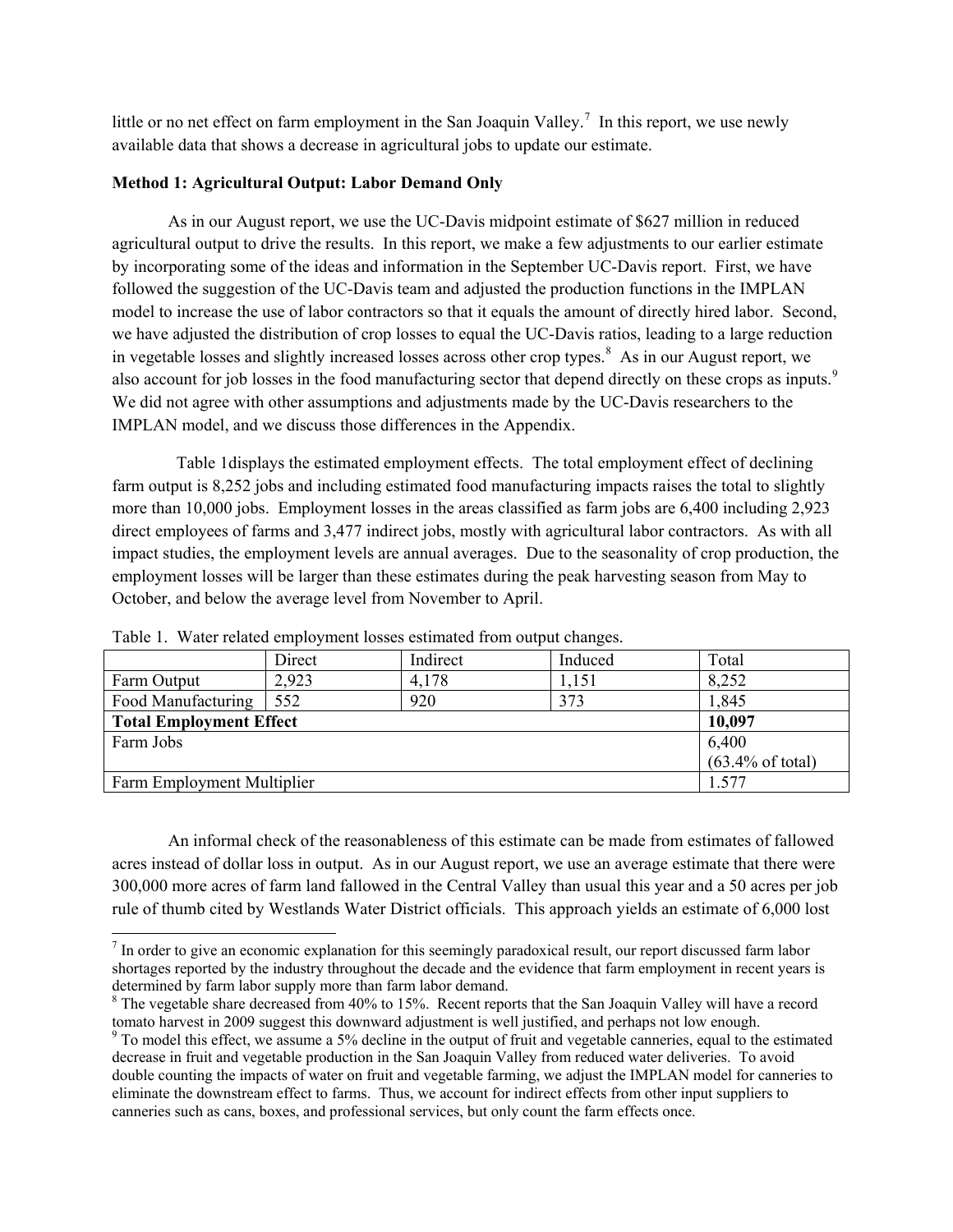farm jobs, and 9,462 total jobs using the 1.577 multiplier above. Thus, an estimate of approximately 10,000 lost jobs appears very reasonable from the viewpoint that employment levels are entirely determined by agricultural output and labor demand.

# **Method 2: Recent Employment Data: Labor Demand and Supply**

Our initial report used the official monthly payroll estimates from California Employment Development Department (EDD) produced as part of the U.S. Bureau of Labor Statistics' Current Employment Statistics (CES) program.<sup>10</sup> These are the official estimates of payrolls and the most current available data. Last month, additional farm payroll estimates from the California Department of Food and Agriculture (CDFA) were published by EDD.<sup>[11](#page-3-1)</sup> These data are specific to the agricultural sector, more detailed for farm subsectors, and probably the most accurate data for agriculture in the current year.<sup>12</sup> The disadvantage of the agricultural sector estimates are that they lag months behind the CES data, and the data are reported at the regional rather than county level. Finally, the U.S. Department of Agriculture estimates hired farm labor on a bimonthly basis through its National Agricultural Statistics Service (NASS).<sup>13</sup> The latest NASS farm labor report finds that farm employment in California was higher in July 2009 than in July 2008.<sup>[14](#page-3-4)</sup> The USDA NASS farm labor estimate is only reported on a statewide basis, and we do not use it for our estimates in this report.

Table 2 shows the change in San Joaquin Valley farm employment from each month of 2009 from the same month in the previous year, and since the drought began three years ago. These data include both direct farm employment and indirect employment in the agricultural service sector such as labor contractors. Interestingly, both data sources show 2009 farm employment is consistently higher than it was in 2006, the last year of full water deliveries before the drought began. The increase in agricultural employment since the last wet year makes it obvious that there is much more to determining farm employment than water. The change over the last year is the best place to isolate the impact of water supply, and here we see a divergence in the monthly CES data that are the official payroll jobs estimates, and the more detailed farm sector estimates produced by CDFA that lag several months behind so that current data is only available through June. CES data shows more farm jobs in most months. The CDFA data shows a different pattern, a distinct decrease in employment that begins as the peak season hits in May. The pattern in the CDFA total employment data is more consistent with the anticipated impacts of reduced water supplies. We use the CDFA data as the foundation for the estimates that follow.

<span id="page-3-2"></span>

<span id="page-3-1"></span><span id="page-3-0"></span><sup>&</sup>lt;sup>10</sup> <http://www.labormarketinfo.edd.ca.gov/?PAGEID=166><br><sup>11</sup> <http://www.labormarketinfo.edd.ca.gov/?pageid=158><br><sup>12</sup> Eventually, both series will be revised and benchmarked to a complete record of detailed payroll tax recor current data is based on sample data. The estimates are considered accurate and reliable, but they are sample estimates that could be subject to future revision.<br><sup>13</sup> http://usda.mannlib.cornell.edu/MannUsda/viewDocumentInfo.do?documentID=1063

<span id="page-3-4"></span><span id="page-3-3"></span><sup>&</sup>lt;sup>14</sup> <http://usda.mannlib.cornell.edu/usda/current/FarmLabo/FarmLabo-08-21-2009.pdf> . Interestingly, the report cites drought as a cause for increased employment. "Critically dry, deteriorating pastures in California led to increased supplemental feeding and a stronger demand for livestock workers."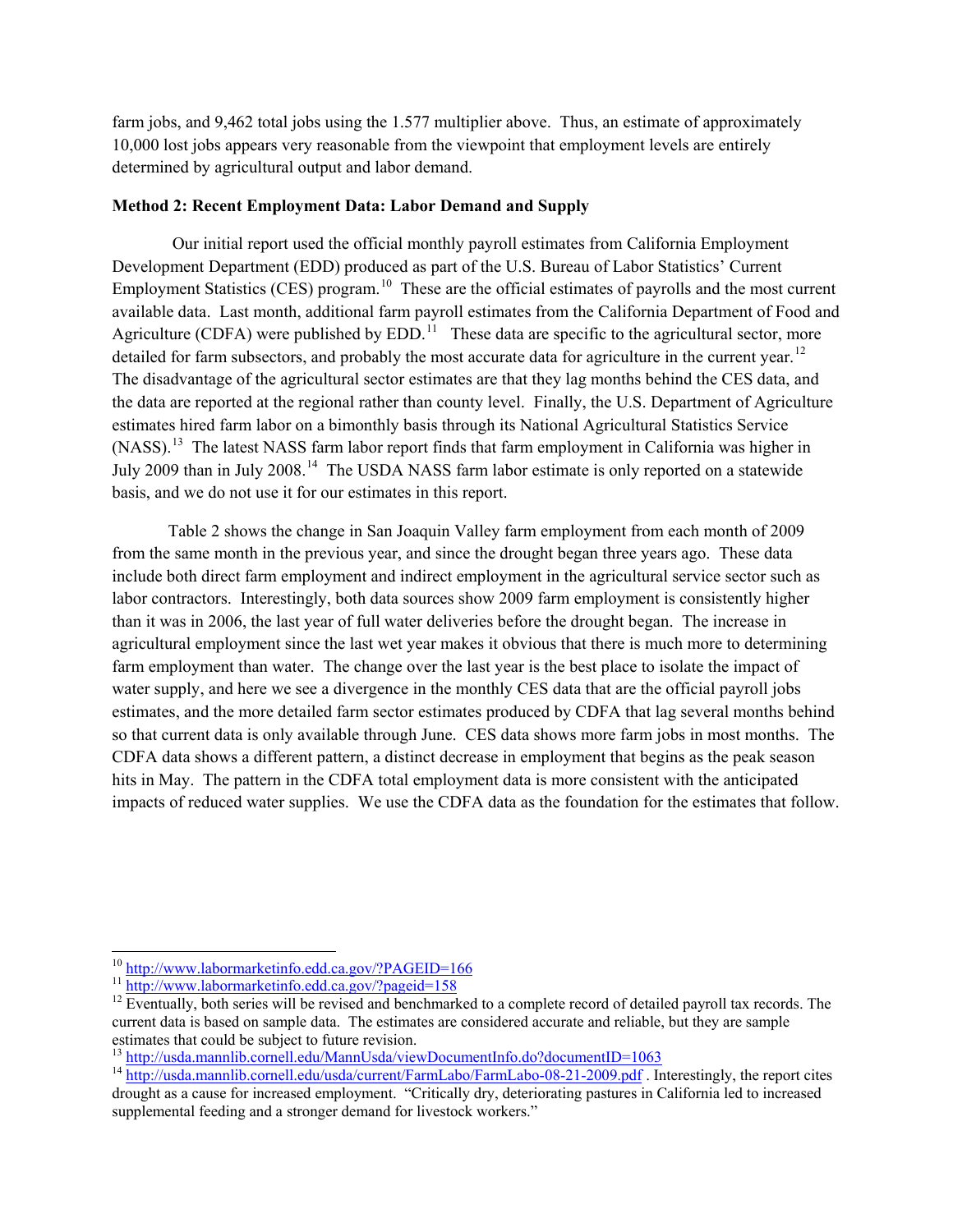|                                         | Jan      | Feb      | Mar   | Apr      | May       | Jun       | Jul    | Aug      | Sep    | Oct      |
|-----------------------------------------|----------|----------|-------|----------|-----------|-----------|--------|----------|--------|----------|
| One year change                         |          |          |       |          |           |           |        |          |        |          |
| <b>CES</b>                              | 5,600    | 6,100    | 5,500 | 5,200    | $-600$    | 600       | 3,000  | $-1,100$ | $-900$ | $-5,200$ |
| <b>CDFA</b>                             | $-3,000$ | $-700$   | 300   | $-1,200$ | $-10,700$ | $-11,600$ |        |          |        |          |
| Three year change (since drought began) |          |          |       |          |           |           |        |          |        |          |
| <b>CES</b>                              | 10,800   | $-3,000$ | 7,400 | 26,600   | 27,800    | 16,100    | 10,300 | 8,800    | 11,900 | 8,400    |
| <b>CDFA</b>                             | 3,200    | $-9,200$ | 2,700 | 20,600   | 17,200    | 5,400     |        |          |        |          |

Table 2: Change in Total Farm Employment in San Joaquin Valley.

Reduced water deliveries are not the only negative impact on San Joaquin Valley agricultural production and employment in 2009. The recession has reduced prices, the financial crisis reduced the availability of credit, and most importantly, a crisis in the dairy industry is putting severe strains on the San Joaquin Valley's largest agricultural sector. The CDFA data allows us to isolate the direct employment impact losses in the dairy industry which average about 1,300 so far in 2009. Using the dairy sector production functions from IMPLAN, we estimate that the 1,300 dairy jobs would be associated with about 400 additional jobs in agricultural services for a total dairy crisis effect of 1,700 lost farm jobs. We net the dairy losses out of agricultural total, and attribute the balance of farm sector job losses to reduced water availability for crop production.

Table 3 shows our simple approach to calculating lost jobs. Because four of the six highest agricultural employment months are in the second half of the year, we weight the monthly average job losses in the first 6 months of CDFA data to produce an average loss of  $6,150$  $6,150$  $6,150$  farm jobs.<sup>15</sup> After netting out the dairy effect, we find a loss of 4,450 farm jobs. We did not enter the employment changes as inputs directly into IMPLAN to find the total change in employment, because the farm employment changes combine direct and indirect employment. Instead, we use an employment multiplier for all farm jobs that we calculated in the analysis for the first approach. The result is an estimate of slightly more than 7,000 lost jobs. Although this is a smaller impact than calculated with the first approach, it should not be interpreted as too low, because there are several reasons why one could argue this approach overstates job loss. We identified three credible, independent surveys of farm employment and utilized the only one of the three that found evidence of decreased farm employment. After conservatively estimating the dairy crisis impact, we attributed all of the remaining employment losses to water. Finally, we used a large employment multiplier that incorporates upstream food processing impacts.

| Twore of Edminister employment enange in the bail coagain which was to rewarded water. |          |  |  |  |
|----------------------------------------------------------------------------------------|----------|--|--|--|
| Estimated Average Change in 2009 Farm Jobs                                             | $-6,150$ |  |  |  |
| Change in Dairy Related Farm Jobs                                                      | $-1,700$ |  |  |  |
| Non-Dairy Change in Farm Jobs                                                          | $-4,450$ |  |  |  |
| (all attributed to water deliveries)                                                   |          |  |  |  |
| Farm Job Multiplier                                                                    | 1.577    |  |  |  |
| <b>Total Employment Change from Reduced Water Delivery</b>                             | $-7,018$ |  |  |  |

Table 3. Estimated employment change in the San Joaquin Valley due to reduced water.

<span id="page-4-0"></span><sup>&</sup>lt;sup>15</sup> Specifically, we assume July to October employment loss follows the pattern of May and June, and the last two months of the year are similar to the first four. Thus, our weighted monthly average of 6,150 lost jobs is higher than the January to June average of 4,466 jobs.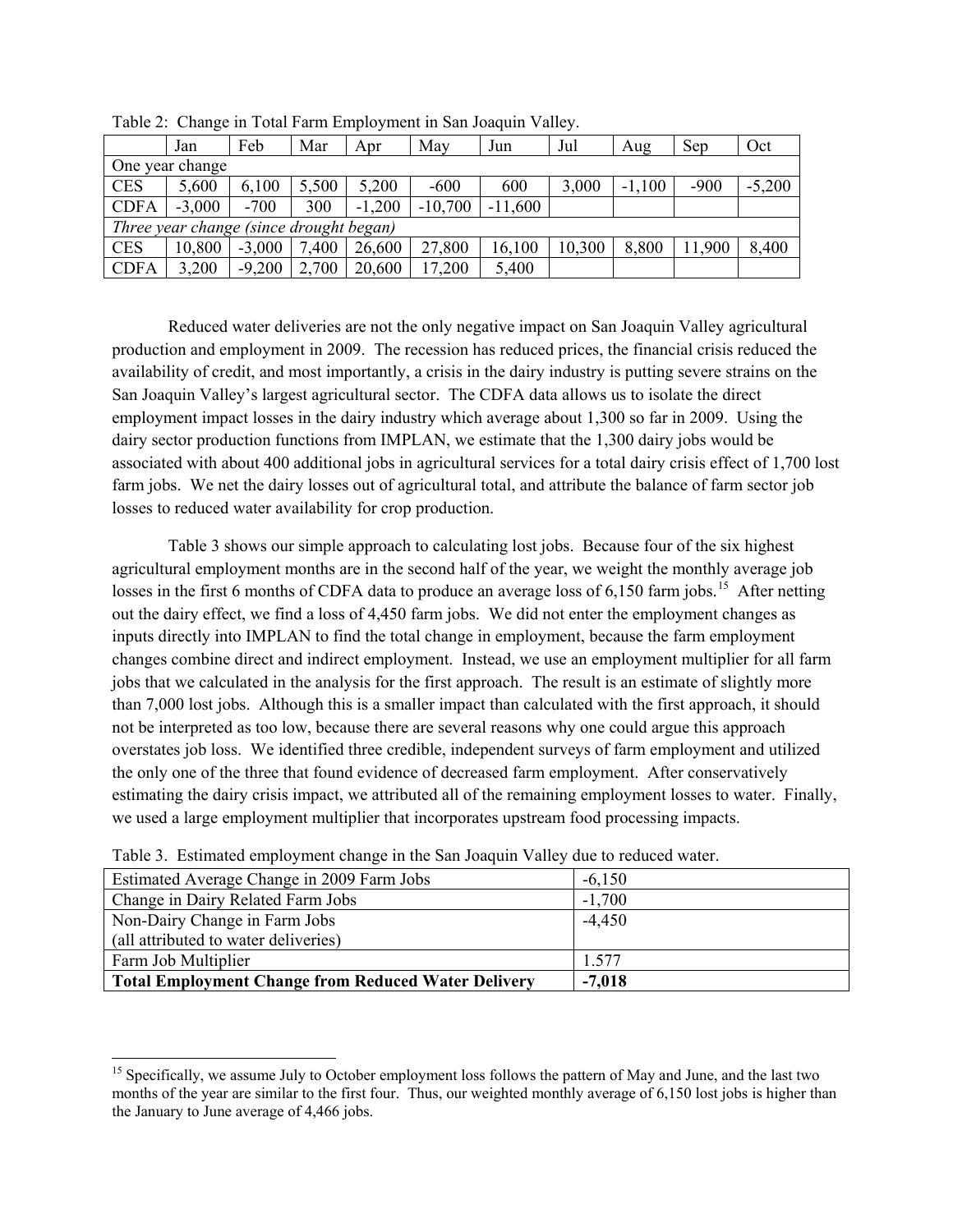### **Summary and Conclusion**

There have been many claims and competing estimates about employment losses related to water supplies this winter. Although there is evidence of employment and income loss from water reductions, we find compelling evidence that most of these claims have been greatly overstated. Total water related employment losses are in a range of 7,000 to 10,000 jobs across the San Joaquin Valley in 2009. We estimate that 63% of these jobs are in the agricultural sector with the balance in related sectors such as transportation, food processing or service industries such as retail stores. Of particular importance is that only about 2,000 of the lost jobs are attributed to Delta Smelt restrictions. Although our estimate is 95% lower than the 40,000 lost jobs because of the Delta Smelt claimed by some who are pushing for suspending the Endangered Species Act, it is similar to other assessments. UC-Berkeley economists estimated job loss from Delta Smelt restrictions as only 720 in an average water year with higher losses during drought periods like the present, <sup>[16](#page-5-0)</sup> and even the too high UC-Davis estimate discussed in the appendix only puts the Smelt impact at 5,000 jobs. Even if this winter is wet, we believe similar employment losses are likely to persist through 2010 as reservoirs are low and environmental constraints will likely continue.

# **Appendix: Comments on the 3rd revision of UC-Davis employment estimates**

The UC-Davis group deserves credit for quickly identifying and acknowledging the errors in their earlier employment estimates, improving their estimate, and for clearly showing that Delta Smelt pumping restrictions are responsible for only 24% of lost jobs and 16.6% of lost revenue from the current reduction in agricultural water deliveries. Unfortunately, there is not much else in the report to praise. The report misrepresents their previous errors, and the new calculations include their own errors to produce overly large employment impacts. The problems include:

- Increase output loss estimates by 60% without adequate justification.
- Only report results from the high scenario.
- Inaccurately represents their employment modeling as geographically disaggregated.
- Fails to disprove the importance of labor supply.
- Results are out of scale with the regional economy.
- Previous mistakes are incorrectly blamed on a software vendor.
- Fail to disclose other important studies that include the same error as their original report.

## *Increase Output Loss By 60% Without Adequate Justification*

The biggest quantitative issue in the UC-Davis report is their decision to adjust their estimated dollar value of output loss into a percentage change. Rather than enter \$710 million in losses into the IMPLAN model, UC-Davis researchers reduce the crop production estimated in IMPLAN by 9% of the \$12.6 billion in crop output (\$1.134 billion) reported by IMPLAN. Although it is not reported this way in their report, the shift to percentage changes means that they have increased the estimated crop losses by

<span id="page-5-0"></span><sup>&</sup>lt;sup>16</sup> The Berkeley Economic Consulting Study was funded by water exporters and is available at http://www.berkeleyeconomics.com/BEC.FinalReport.8Dec08.pdf.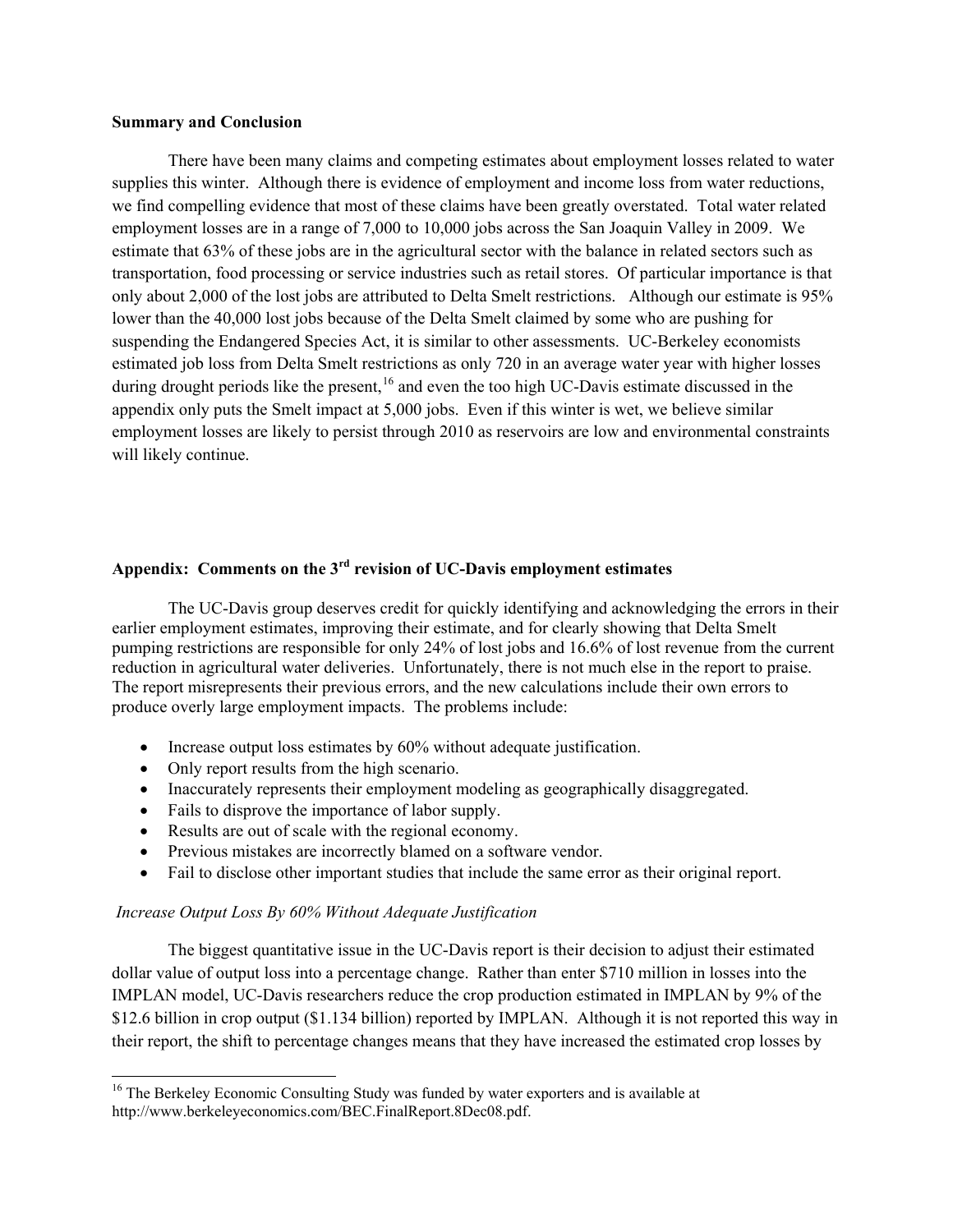\$424 million or 60%. This adjustment alone raises their estimated employment impacts from roughly 13,000 to 21,000, so it is critical that is well justified.

In our view, the adjustment is not well supported. Howitt et. al. justification comes from the 50% difference in total San Joaquin Valley crop production as estimated by their SWAP model (\$8.2 billion)<sup>[17](#page-6-0)</sup> and IMPLAN (\$12.6 billion). Our investigation into this discrepancy revealed that the source of the discrepancy is inaccuracies in the UC-Davis SWAP model, not IMPLAN. Page 4 of their report states "Total value of agricultural output from SWAP for the same sector and region in the same year is valued differently than that in IMPLAN… This is because IMPLAN data is from the Department of Commerce and data from SWAP is in farm gate values, with prices and yields directly from County Agricultural Commissioners' Reports. In IMPLAN, revenue losses include outlays to all other sectors in the regional economy and value added, and reflect value to final consumers." This is an incorrect description of IMPLAN's definition of farm output and the concept of value added. IMPLAN does break down farm revenue into payments for purchased inputs and value added, otherwise known as income received by employees and owners of land and capital, because this accounting is an essential part of estimating indirect and induced effects for which IMPLAN is used. However, it does not mean that farm output is defined differently in the models and the discrepancy appears to be a problem with the UC-Davis SWAP model.

Howitt et. al. imply that the total estimates from their SWAP model matches Crop Reports from County Agricultural Commissioners because they state that the crop yields and prices in their model are directly calibrated to match the County agricultural commissioner reports. Thus, the total crop output in SWAP should be close to the total output reported by County Crop Reports. However, an inspection of the County Crop Reports reveal that the IMPLAN estimate of total crop production is closer to the values of Agricultural Commissioners and in fact it is the SWAP model total that is about \$4 billion below the County Crop Reports.<sup>[18](#page-6-1)</sup> If yields and prices are straight from the County crop reports, how can there be total crop output discrepancy of over 50%?

We received two explanations for the discrepancy from the UC-Davis team. First, they felt their yields might be too low because they are weighted averages of those reported in the Crop Reports because they group crops together in their model. This explanation is confusing to us, because it does not seem that a weighted average would bias their total estimate downward and we received no response to our request for additional explanation. Second, they revealed that the SWAP model estimates are lower because it does not include all cropland in the San Joaquin Valley, but they did not specify how much cropland is missing from the model or where it is located. Thus, their use of percentage change includes an unstated assumption that the regions of the Valley that are not included in their analysis experience the same proportional loss as regions included in their models. An informal visual inspection of a map of SWAP coverage for Kern counties reveals that most of the omitted acres are on the east side of the Valley that is less affected by Delta pumping restrictions.

<sup>&</sup>lt;sup>17</sup> SWAP stands for Statewide Agricultural Production Model, a simulation model of California agricultural

<span id="page-6-1"></span><span id="page-6-0"></span>production built at UC-Davis. See the SWAP webpage for more information http://swap.ucdavis.edu/.<br><sup>18</sup> See county government websites for each County's Crop Report. The reports of the 8 counties for 2008 report total crop output at a new record of \$15.1 billion in 2008. Thus, the County Crop Reports are actually higher than the IMPLAN estimates which means that IMPLAN model may actually be slightly overestimating employment per dollar of agricultural output.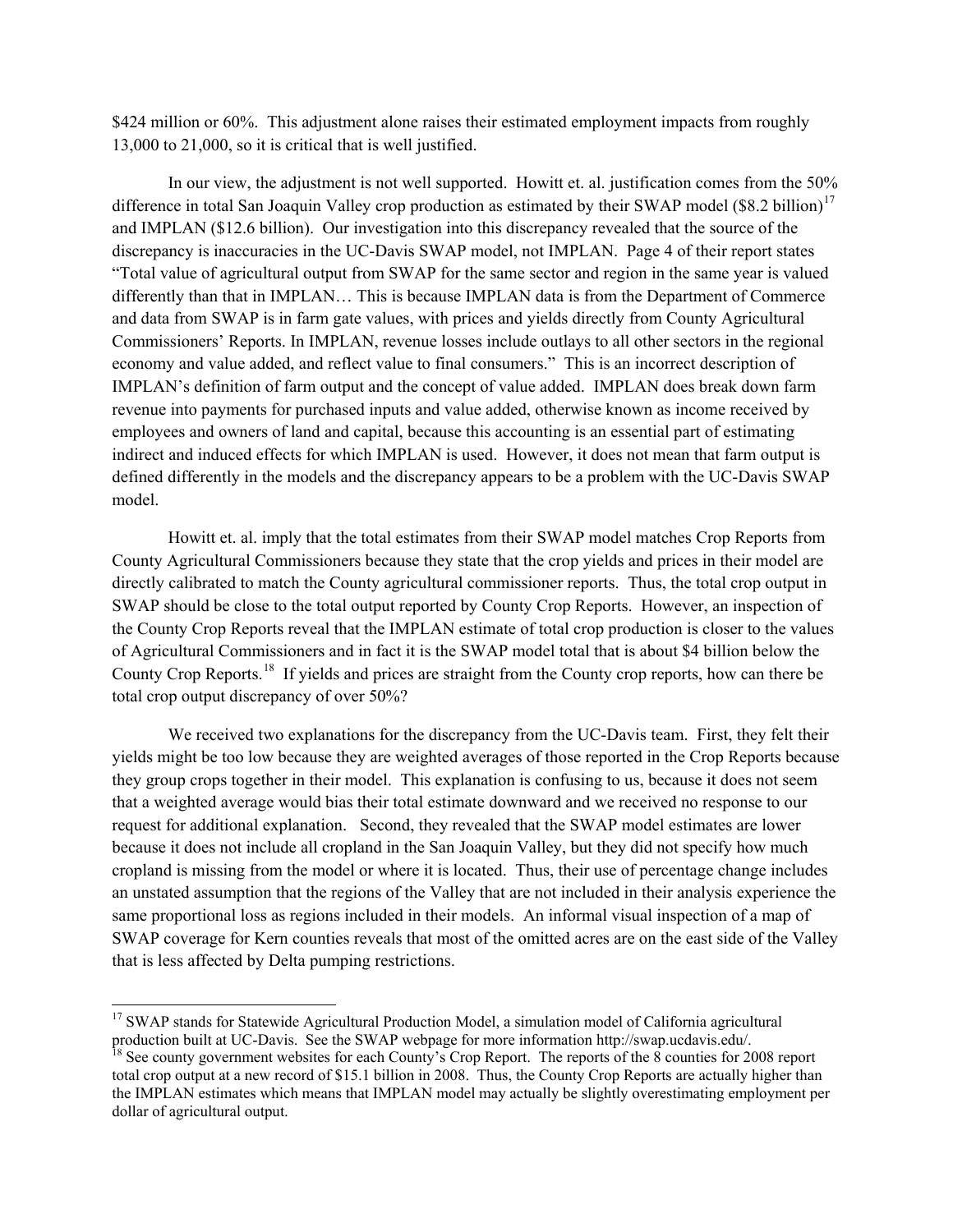It is hard for us to know exactly what to make of this information and the subsequent adjustment. It seems clear that the UC-Davis SWAP model is not nearly as precise at estimating crop losses in total or across space as it is portrayed. This discrepancy is another example of why we feel it is wise to estimate these impacts with more than one approach, and it illustrates the risk of attaching too much confidence in the precision of any single measure. We also note that in the first two UC-Davis studies that utilized the 50 per \$1 million employment multiplier, there was no similar upward adjustment of SWAP estimated output losses and the authors seem quite confident in their estimates of lost revenue.

### *Only report high scenario results*

The earlier impact studies from Howitt et. al. report two estimates of reduced agricultural production from the SWAP models: a high estimate of \$710 million (90% exceedance scenario), and a more likely middle estimate of \$637 million (50% exceedance scenario). The latest revision only reports results from the high scenario and does not explain why it only uses the high-range estimate.

#### *Confuses Land and People: Inaccurately represent employment geography*

Howitt et. al. correctly note that there are dramatic differences in water cutback effects on agricultural production on the west and east side of the San Joaquin Valley. One of the strengths of their SWAP model of agricultural production is that it shows the geographic variation in farm revenue effects. However, SWAP is a model of economic output from parcels of land, and thereby measures economic losses and gains incurred by the people who own the land. The owners of the land may or may not reside near the impacted properties. Many of the largest landowners are reported to live or have corporate headquarters far from their farmland. Until UC-Davis explicitly links their disaggregated land model (SWAP) to a land ownership database, the SWAP model does not provide meaningful insights for a spatial analysis of human welfare effects.

What about the workers? Howitt et. al. use the same county employment data and models we do to estimate employment impacts and their indirect effects use multipliers for the entire San Joaquin Valley. While it is reasonable to assume larger effects in communities near the fallowed fields, their jobs modeling is no more disaggregated than our own and they report results for the entire San Joaquin Valley. Furthermore, many of the workers on these west side farms typically come from outside the local community. Labor contractors are often based closer to urban centers such as Fresno and will transport workers to the farm locations. During the harvest season, the Westside communities are known to swell in population with migrant workers and temporary residents from other areas. These are the jobs that are most impacted by the water shortage, and many of them are held by non-local residents who may have found work in other locations during this harvest season. The statewide CDFA data show a significant increase in farm employment in all other regions, especially the Central Coast, South Coast and Desert regions. In our view, the UC-Davis team's criticism of our estimates as too "aggregate" and "top down" is completely baseless.

# *Misinterprets the Effect of Labor Supply and Shortages*

The UC-Davis report criticizes our discussion of the labor shortage and misinterprets its role in our job loss estimates. The misinterpretation may be a result of an unclear presentation in our earlier report. UC-Davis implies that our original lower bound of zero job loss came from an assumption of a labor shortage, and not from data. That is not the case, our lower bound of zero job losses was not from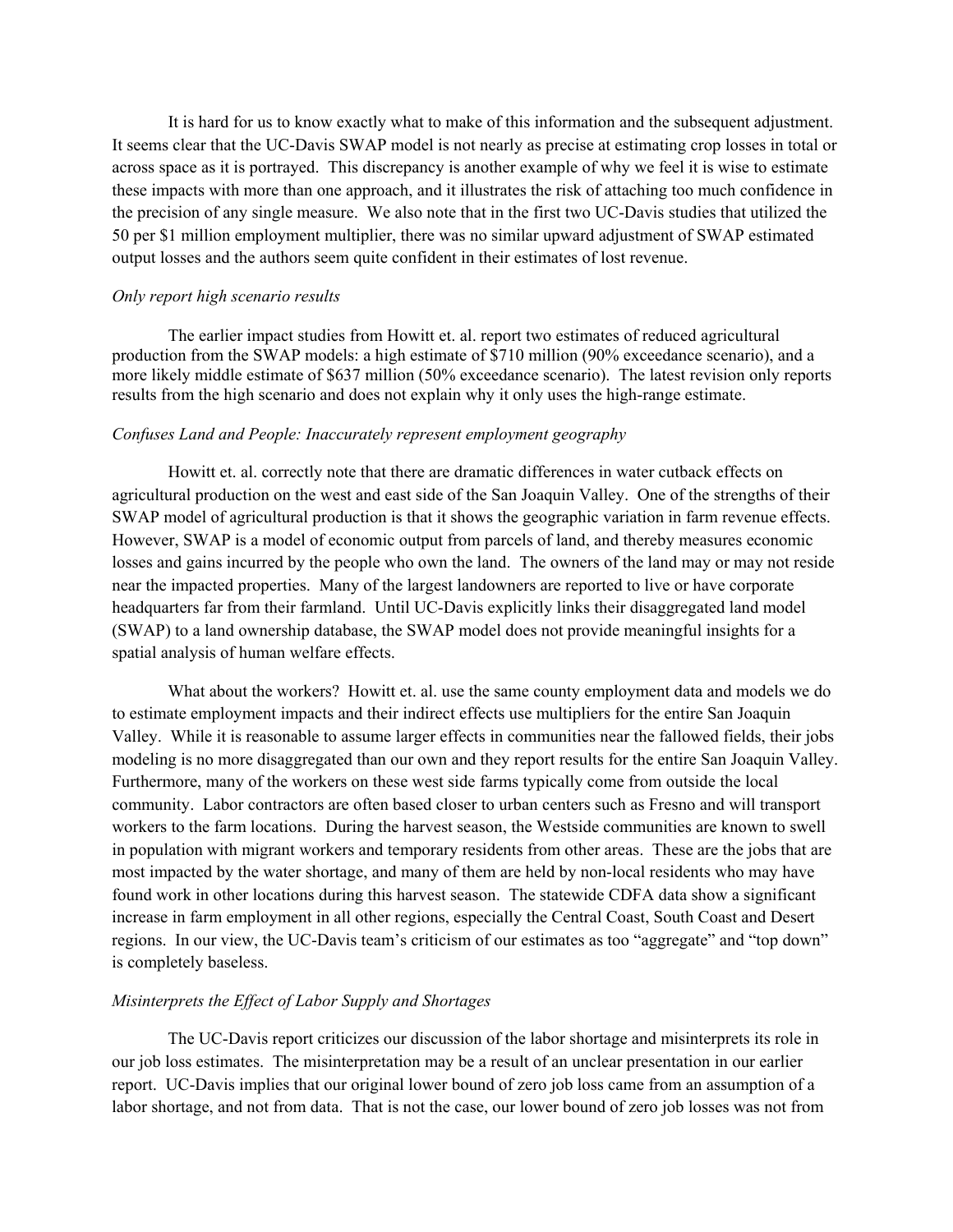an assumption, but is an empirical estimate that came directly from the latest official government payroll estimates. The discussion of labor shortages is to give a plausible theoretical explanation for the seemingly counterintuitive data, and show that it is in fact consistent with what farmers themselves have been reporting about the farm labor market for most of the decade.

Much of the UC-Davis criticism revolves around details about how economists' define a "shortage." Much of their discussion is beside the point which is to determine if the vast majority of farms that are not impacted by drought would increase hiring if more labor became available (whether that labor was displaced by recession or fallowed fields). We agree with their point that agricultural real wages have remained very low, and do not indicate a shortage in the economic sense of the word. However, we find their use of productivity data actually proves our point and not theirs. Gradual increases in productivity are normal as technology advances, but rapid jumps in productivity (as measured by output per worker) can be interpreted as an indicator that employers have too few workers. Their Figure 2 graphs an over 30% increase in real farm worker productivity that occurs from 2000 to 2003 and calls this gradual. 10% annual gains in real labor productivity are not normal, but are actually extremely high and are more correctly interpreted as reflecting disequilibrium in the labor market than a sudden technological shift. It is very problematic, and a sign of what ails the San Joaquin Valley economy in both wet and dry years, that real labor productivity in agricultural has improved significantly but real wages have not. Meaningful reductions in farm worker poverty will only occur when productivity growth generates wage growth, but addressing that issue is outside the scope of this report.

## *Results are out of scale with the regional economy.*

Although much improved, both the 21,000 lost job estimate and 30 per \$1 million in output labor multiplier in the revised UC-Davis still fail to pass basic tests of reasonableness. Due to seasonality, the 21,000 lost job estimate is actually equivalent to over 30,000 fewer jobs during the peak harvest months. That total is approximately equal to the total decrease in payrolls in the San Joaquin Valley across all sectors during the current severe recession. The implication is that the San Joaquin Valley would be the only region in the country that would not have experienced job loss this year if it were not for water shortages. The scale of the estimate does not make sense in the larger picture where the San Joaquin Valley has been the hardest hit region in the country by the foreclosure crisis.

Howitt et. al. also claim that their 30 to \$1 million labor multiplier is not that high by comparing it to other agricultural multipliers. That is quite a stretch considering that their multiplier is double the level of most other studies. The unreasonableness of the estimate is evident when compared to employment multipliers estimated for other sectors of the economy. Keep in mind that even in the relatively labor intensive San Joaquin Valley agriculture, total labor expenditures are only about 30% of production costs whereas labor is the vast majority of costs in most service industries. Of the 440 economic sectors in the San Joaquin Valley IMPLAN model, we found only 4 sectors (less than 1%) with labor multipliers that exceeded 30 per \$1 million in output. They were temporary employment agencies, child day care centers, performing arts centers, and sports and fitness centers. All four of these are laborintensive service industries with many part-time employees and relatively low wages. Other goods producing sectors were much lower with construction around 12 and virtually all types of manufacturing are in single digits. Their agricultural employment multiplier of 30 appears implausibly high compared to these other sectors even if it is less extreme than their original multiplier of nearly 50. Our estimate of employment loss equates to an employment multiplier of 13.6 and is far more reasonable in comparison to other sectors and other studies of agriculture.